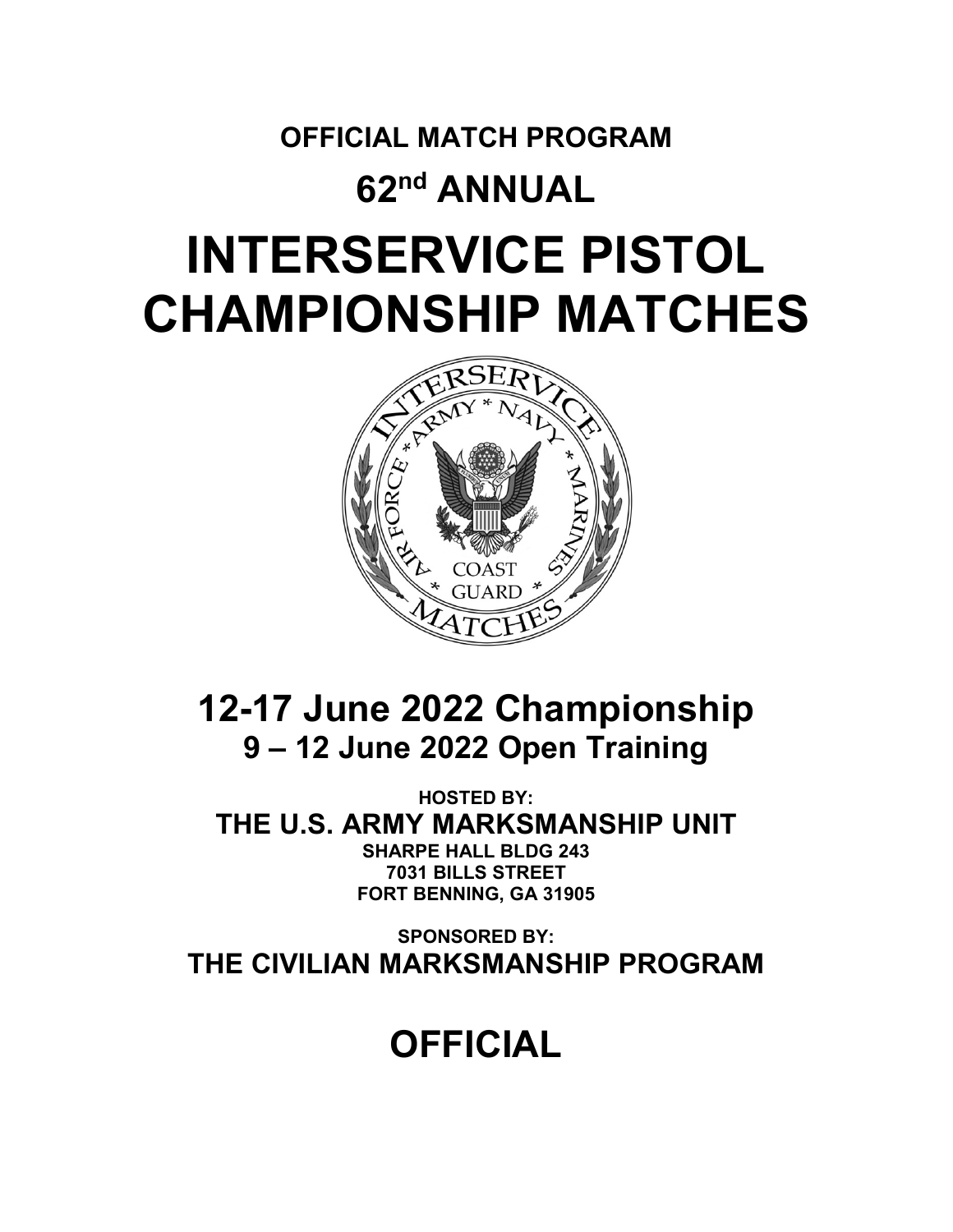#### INTERSERVICE PISTOL CHAMPIONSHIP 2022

1. The US Army Marksmanship Unit (USAMU) sponsors and conducts the 62<sup>nd</sup> Annual Interservice Pistol Championship Matches. This is a restricted invitational (U.S. military members only) Outdoor Tournament.

2. NAME OF MATCH: 62<sup>nd</sup> Annual Interservice Pistol Championship

3. DATES: 12-17 June 2022

4. LOCATION: Phillips Range, Ft Benning GA.

5. ELIGIBILITY: Participants invited are individuals and teams of the Armed Services of the United States, Reserve Components, and military academies and commissioning program. Entries will be restricted to Open Class only (no categories or classes). This is a military-only closed match. There will be open training Thursday through Sunday (9-12 June 2022).

6. ENTRY INFORMATION:

a. Entry Fee: The entry fee covers all tournament costs, including team matches, and awards. Payments will be accepted in cash, check, or credit card at the time of check in. Please make checks payable to: Civilian Marksmanship Program. Please do not send cash to the AMU. All competitors will report to Match HQ at Hook Range, Bldg. #147 (the Roundhouse) for in-processing from 1000-1400 hours, on Sunday, 12 June 2022. The Excellence-in-Competition (EIC) Pistol Match #27 does not require an entry fee. Entry fees are as follows:

> Participants: \$60.00 (Competitors, & Team Coaches/Captains) Civilians: No civilians invited.

 b. On-line pre-registration is MANDATORY between 1 April & 1 June 2022 at: https://ct.thecmp.org/app/v1/.

Entry fees may be paid via cash, check, or major credit card.

c. Personnel distinguished with pistol will fire in the Directors Match, held concurrently with the EIC match. Mandatory pre-registration will close at 1600 hours, 1 June 2022.

d. Squadding will be assigned at registration based on NRA classification. Ranges will be available for open practice from 0800 to 1530, 9 – 12 June 2022. There will be no tower operator; however, a range safety will be furnished. No practice will be allowed during matches. A dry fire and function fire area will be provided. For the function fire area a gunsmith from the respective team must be present during any live function fire.

e. Entry Limitations: on-line pre-registration is mandatory. It is the team captain or his designated representative's responsibility to make sure that the registration entry forms have been received. Late entries will NOT be accepted; however, substitutions may be made.

7. WARM-UP MATCH: There will NOT be a warm up match; the time will be used for open training, see daily schedule.

8. BILLETING: Team Captains/individual entries are responsible for making their team/individual billeting arrangements. The Fort Benning Lodging Office is located in Abrams Hall, Building 1670, (706) 689- 0067. Weapons can be stored in Abrams Hall but must be cased when transporting them to and from the building. Also located on Ft Benning is the Uchee Creek Army camp ground and marina, (706) 685 3060, web site: [www.benningmwr.com](http://www.benningmwr.com/) which has RV sites and cabins for rent. A manager is on-site at all times.

1 1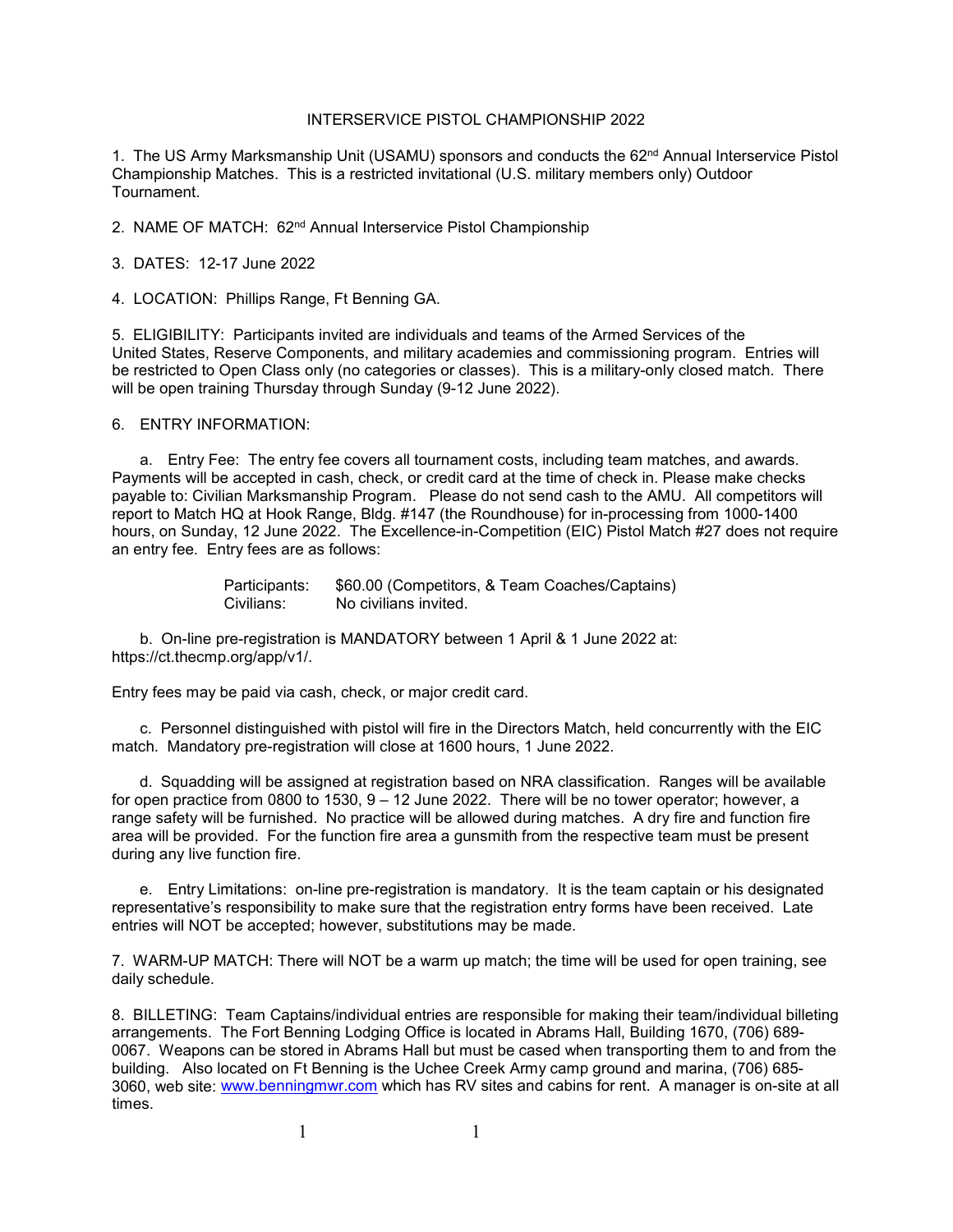9. MESSING: Government messing facilities are not available.

10. UNIFORM: All team members participating in these matches are requested to wear their service uniform or distinctive team shooting uniforms. Proper military uniform is required while on and off the range. There will be no mixing of uniform with civilian attire.

11. AWARDS CEREMONY: The awards ceremony will be held at 1630, 16 June 2022, at the USAMU Finals Hall. Authorized uniform is the utility working uniform.

#### 12. MATCH OFFICIALS:

- a. Match Director: Mr. Michael Buss
- b. Officer in Charge: CPT Jonah Mills, USAMU HHD Commander
- c. Match NCOIC: SFC Nicole Brede, S3 NCOIC
- d. Match Coordinator: Mr. Michael Buss
- e. Statistical Officer: Mr. Roscoe Castle
- f. Registration: CMP representative
- g. Protocol/Public Affairs: Ms. Michelle Lunato
- h. Chief Range Officer: Mr. Lyman Grover
- i. Official Jury: 3 person jury will be identified should the need arise.
- j. Tower operator: Mr. Lyman Grover

#### 13. RULES:

a. Current CMP Pistol Rules will apply, except as modified by this program and the Match Director's bulletin.

b. The use of classifications or categories are not applicable for this tournament except for squadding. Individual and team awards will be made to open winners and open places only.

c. Protest: If, after following the procedures specified in CMP Rule 3.13, a competitor is dissatisfied with the outcome, he or she should file a written protest. It should then be filled out, signed and submitted to the Match Director within one hour of completion of firing for the day. The Match Director will chair the Protest Committee with one representative from each service. The decision of the Protest Committee will be final.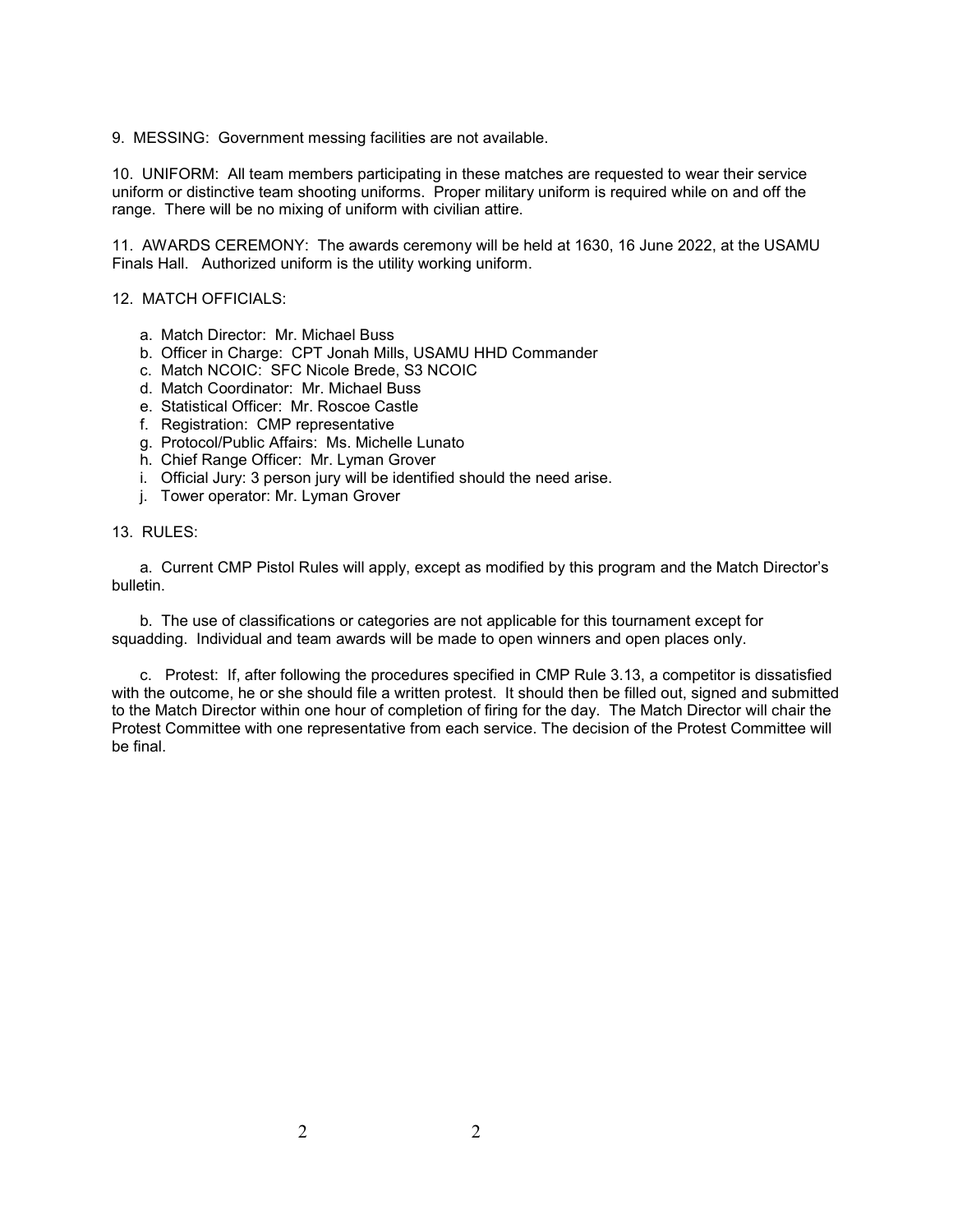#### 14. WEAPONS AND AMMUNITION:

a. Weapons/Ammunition: All weapons will meet criteria as specified in Section 4.1 of CMP Rules. Competitors are responsible for furnishing and safeguarding their own weapons. Competitors will furnish their own ammunition for all matches.

 b. All expended brass will be picked up by the shooter and may be kept, however if the shooter does not want the brass, their team captains may collect it at that time. Otherwise, the brass goes in the brass receptacles provided on the range and becomes government property for turn in.

#### 15. SCORING:

a. Scoring will be after each ten-shot string. After scoring is complete, the competitors will paste a new center on their target.

b. When a competitor and scorer cannot agree on the value of a shot, either can request the Block Officer to insert a scoring plug. The Block Officer will insert the plug and the scorer will call the value of the shot. If the shooter disagrees with the call, he or she may challenge the value of the shot. The block officer will take the target with plug inserted to the referee for final scoring. The scoring plug will not be removed from a challenged target except by the referee.

c. The scorer will record the value of each hit on the scorecard. Each block must contain a score. Individual shots may be scored X, 10, 9, 8, 7, 6, 5, or M. If any other symbol is used it will be recorded in the results listings as a miss. The competitor's signature on the scorecard indicates that he concurs with the hit values. Any competitor who fails to sign their scorecard forfeits their right to challenge the score indicated on the card. Posted preliminary bulletin scores cannot be challenged if the competitor did not sign the scorecard prior to turning it in. Scores will not be eligible for awards if the scorecard is not turned in to the range officer within one hour of completion of firing.

#### 16. FIRING PROCEDURE:

a. Individual Matches: Each competitor will complete a 900-point aggregate with appropriate weapon before leaving the firing line. Any competitor missing his designated relay will not be resquadded unless approved by the Chief Range Officer. During Match 27 competitors will complete the entire National Match Course prior to leaving the firing line.

- b. Team Matches: Team matches will be squadded.
- c. Team Composition:

(1) To be eligible for the team championship aggregate, each designated team scorecard must list all firing members and alternates. Post, station, division, state, unit teams are allowed to compete in team matches 22, 23, and 24 only. Team captains may utilize firing members that are not listed on the team declaration card for team events, but accept that they will no longer be eligible for the team championship aggregate if they do so.

(2) Team composition must remain the same during all team events to be eligible for the overall team aggregate. Only six competitors may be listed as firing members and alternates, any four of which may comprise the firing members; the firing members may be changed (within the six listed) from match to match.

(3) The team aggregate score will be the sum of all scores fired in matches 22, 23, 24 and 25 by the designated team. The team members must remain the same throughout all four team matches to be eligible for the overall Interservice team champions.

(4) Service pistol teams will meet the eligibility requirements of the National Trophy Team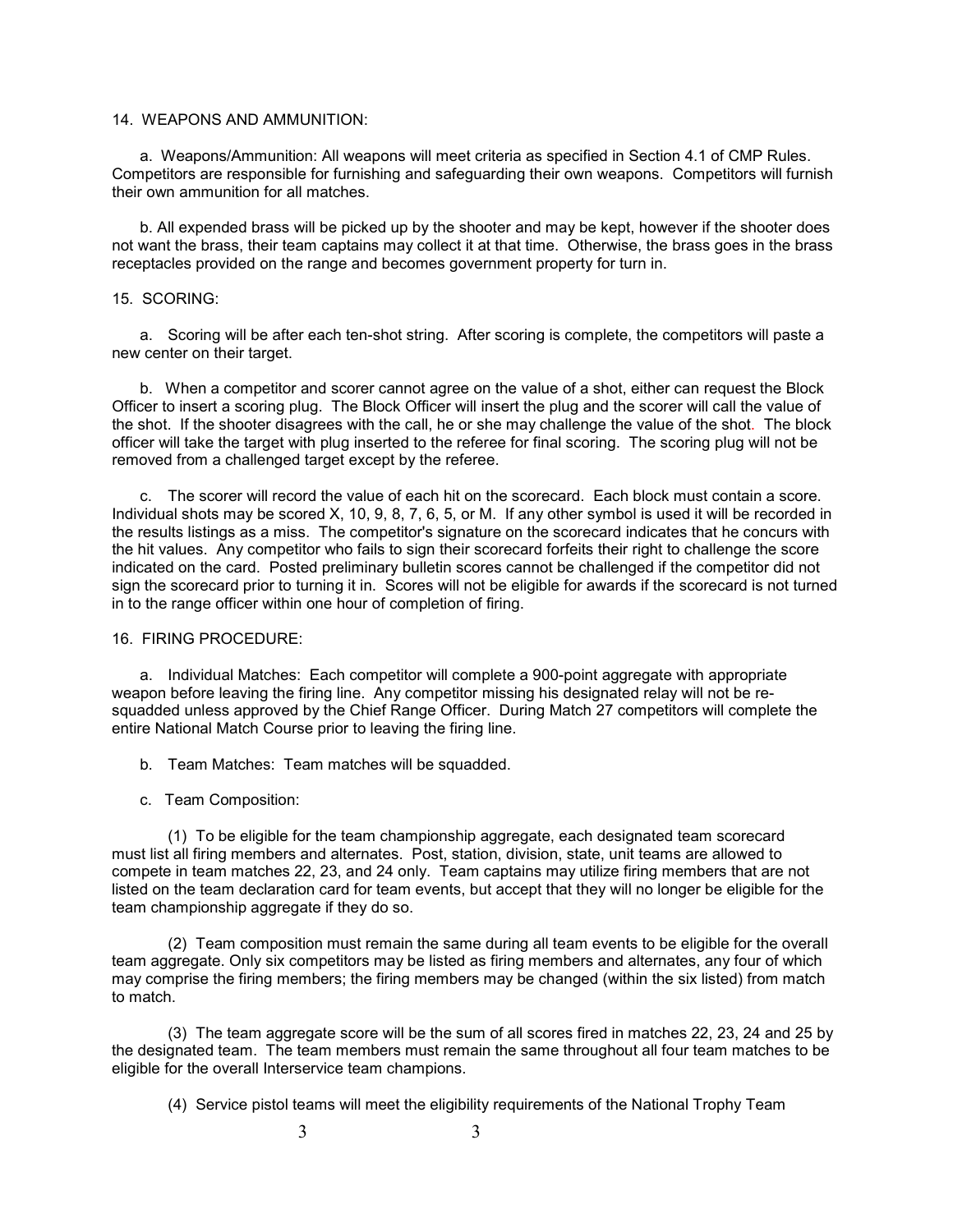Matches, outlined in AR 920-30/OPNAV 3590. 7A/AFR 50-17/MCO P3590.13B. The only teams allowed to compete in the Service pistol Team event will be the teams representing the services and service component, for example US Army, US Army Reserve, or the US Army National Guard. The exception to this will be those services (Navy, Air Force and Coast Guard) that do not have a standing marksmanship unit or team may combine all of their personnel into one service team. For example the US Navy team may be composed of active and Navy Reserve members but will be called the US Navy team. Two teams will be allowed for each service component.

(4a.) \*\*RULE CHANGE\*\* During the 55th Annual Interservice Pistol Championship conducted in 2014, a team captain's meeting was held in which the Army, National Guard, Army Reserves, Marine Corps, Navy, and various post and station teams from all services were represented. The decision was made that personnel who participate as a firing member in the Interservice Service Pistol Team Championship team match would be considered "burned" at Interservice and would henceforth be declared an "old shooter" for the purpose of the Interservice Pistol Championship from that point forward.

(5) New and old shooter status for the National Matches will not change for service pistol team members firing in the Service Pistol Team Championship at the Interservice Championships; however, they will have old shooter status for all lower levels of competition.

(6) Declaration of team composition for all team events must be turned in to the Match HQ by close of business on the day prior to the first team match (deadline 1600 Sunday, 12 June 2022).

(7) "Out of Competition" teams will be authorized during team events up to range capacity; however, teams firing out of competition must declare their team is out of competition prior to the start of the match.

d. Relays will not rotate firing times. Relay 1 will be squadded with the high masters and will fire first each day.

#### 17. PUBLIC INFORMATION:

a. Public Affairs personnel accompanying teams will report to the USAMU PAO Ms. Michelle Lunato, at (706) 545-5436 at USAMU HQ. Sharpe Hall, Bldg. 243 as soon as possible.

b. Team photos will be taken: Monday and Tuesday 13 & 14 June 2022 on Phillips range, an 8 x 10 copy for each team member will be provided plus a copy of the team photo CD at the awards ceremony.

#### 18. INDIVIDUAL AWARDS:

a. Open Winner, 2nd, and 3rd place will be awarded in all Individual Matches, with exceptions noted in paragraph b. below.

b. Excellence in Competition, Match #27 will have Open Winner awarded in addition to the authorized "Leg" Points. The highest 10 percent of the non-distinguished competitors, based on the nearest whole number, will receive credit toward distinguished designations as follows:

(1) To the highest 1/6 - 10 points.

- (2) To the next highest 1/3 8 points.
- (3) To the remaining 1/2 6 points.

c. Post & Station plaques will be given to the individual winner of match numbers 5, 10, 15, and 20.

#### 19.TEAM AWARDS:

a. Awards will be given in Matches 22-26 as follows: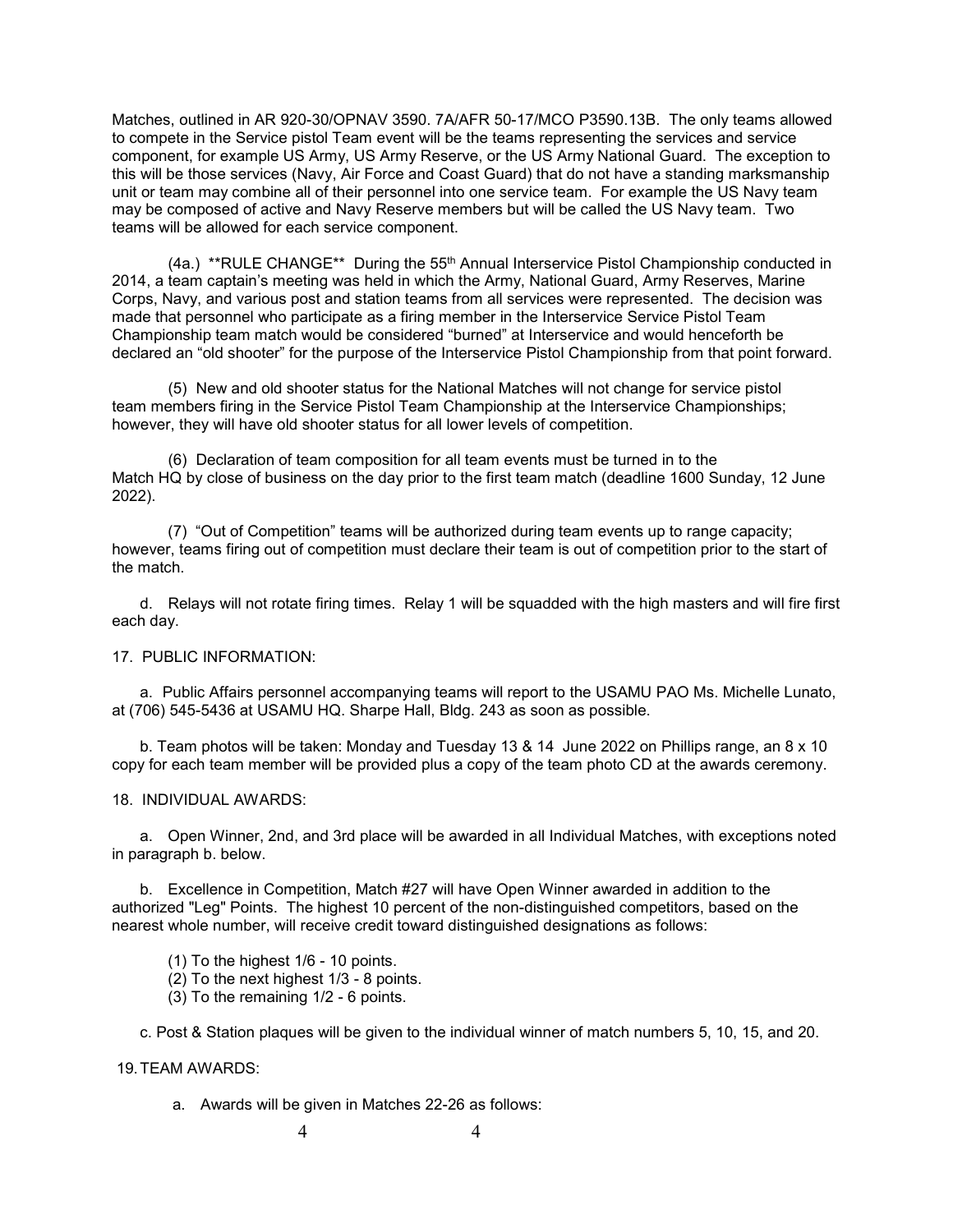Winners' - Team Plaque or Team Bowl plus Match 25 individual bowls; Second Place - Team Plaque Third Place - Team Plaque

b. Post and station team plaque will be given to the winners of match numbers, 22, 23, and 24.

20. TEAM CAPTAINS MEETING: This meeting will be held at the Pecan Grove on Phillips range, at 1400 on Sunday, 12 June 2022. Team captains or coaches of each service, post and station team captains, and any individuals who are not part of a major team are invited to attend. Individual participants who are not represented by one of the major service teams may also attend all team captains meetings. Dress is casual.

#### 21. RANGE SAFETY:

a. Everyone on the range is responsible for safety. Anyone may call "cease-fire" if an unsafe act is observed.

b. Dry firing is not allowed on the range unless directed by range staff. A dry fire and function fire area will be made available.

c. No competitor will leave the firing line without having his/her weapon cleared by a block officer.

d. Hearing protection is mandatory.

e. Eye protection is mandatory for all competitors.

f. While traveling with weapons, all competitors must use the most direct route from lodging to the range and vice versa. Firearms must be cased at all times in a vehicle with ammunition stored in a separate case.

g. Alcoholic beverages will not be consumed on the range at any time. Competitors exhibiting any evidence of having consumed alcohol prior to his/her arrival at the range will be disqualified.

22. EMERGENCY CONTACT: Family members wishing to contact a competitor during the matches may phone Match Headquarters at commercial phone (706) 545-1272 during normal business hours. After hours USAMU staff duty can be reached at (706) 505-4889. Team captains/OIC need to have available a phone number and place where you can be reached. Information should include a room number.

23. Directors match will be a National Match Course of fire for distinguished shooters to be shot concurrently with Match 27 the EIC match. There will be an Open Winner who will receive a plaque.

24. POC is Mr. Michael Buss at 706-545-5279, or email at *[usarmy.benning.usarec.mbx.meb-amu](mailto:usarmy.benning.usarec.mbx.meb-amu-competitions@mail.mil)*[competitions@mail.mil.](mailto:usarmy.benning.usarec.mbx.meb-amu-competitions@mail.mil)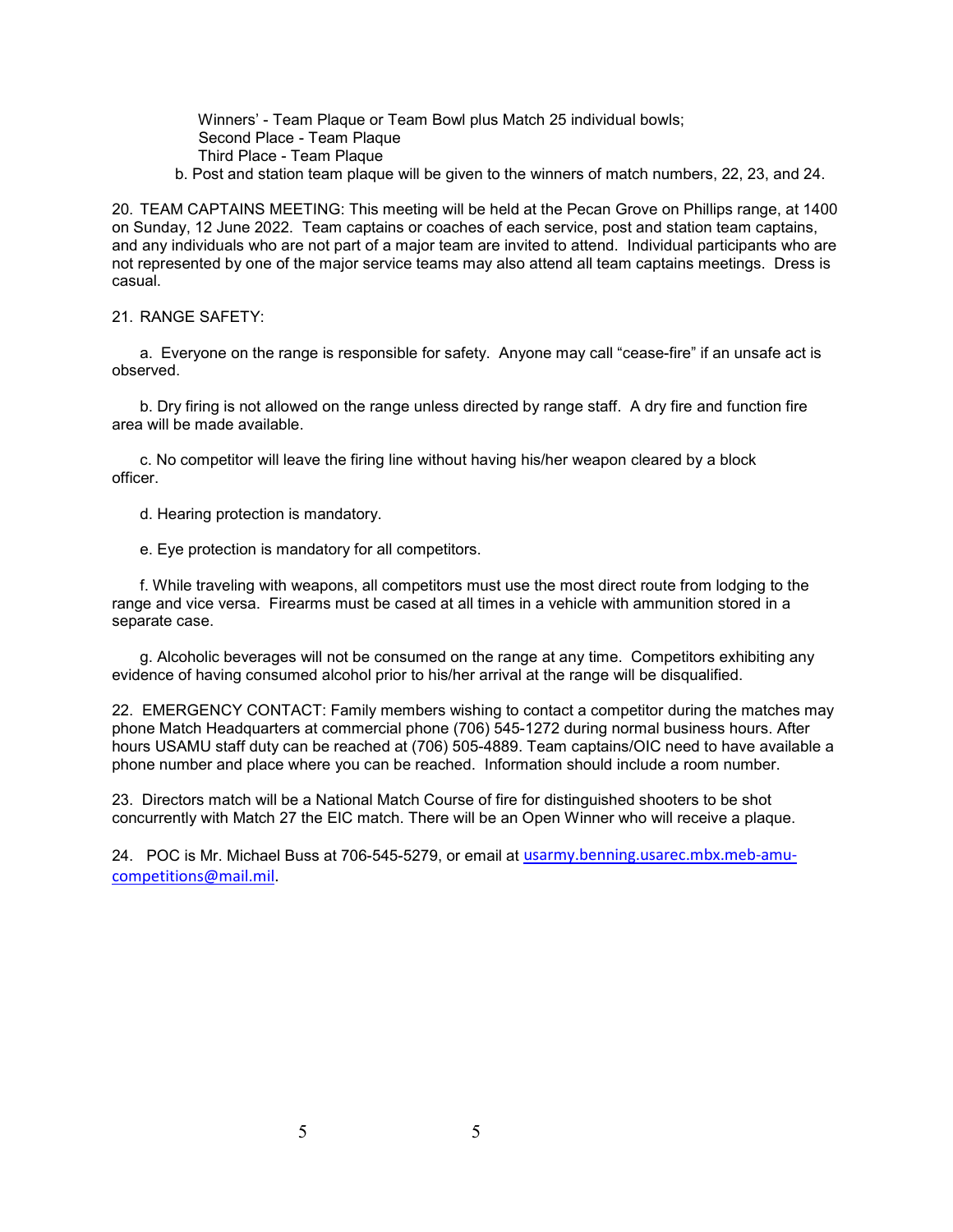# **INTERSERVICE PISTOL CHAMPIONSHIPS FIRING SCHEDULE "A" June 2022 \*\*WITH A THIRD RELAY\*\***

| <b>THURSDAY</b><br>9 June 2022       |                                                      | 0800 -- 1530 Open training                                                                                                            | <b>Not Squadded</b>                                                            | Any Gun               |
|--------------------------------------|------------------------------------------------------|---------------------------------------------------------------------------------------------------------------------------------------|--------------------------------------------------------------------------------|-----------------------|
| <b>FRIDAY</b><br>10 June 2022        |                                                      | 0800 - 1530 Open training                                                                                                             | <b>Not Squadded</b>                                                            | <b>Any Gun</b>        |
| <b>SATURDAY</b><br>11 June 2022      | 0800 - 1530                                          | Open training                                                                                                                         | <b>Not Squadded</b>                                                            | Any Gun               |
| <b>SUNDAY</b><br>12 June 2022        |                                                      | 0830 - 1530 Open training<br>1000 -- 1400 Registration MATCH HQ, Hook Range<br>1430 - 1500 Team captains meeting, Phillips Range area | <b>Not Squadded</b>                                                            | Any Gun               |
| <b>MONDAY</b><br>13 June 2022        | 0830 Relay ONE<br>1030 Relay TWO<br>1230 Relay THREE |                                                                                                                                       | <b>MATCH 1-5</b>                                                               | .22 CAL INDIVIDUAL    |
|                                      | 1445 Team match<br>1630 Team photos                  | 1600 Team captains meeting                                                                                                            | <b>MATCH 22</b><br>Tent area, Phillips range<br><b>Phillips Range</b>          | .22 CAL TEAM          |
| <b>TUESDAY</b><br>14 June 2022       | 0830 Relay ONE<br>1030 Relay TWO<br>1230 Relay THREE |                                                                                                                                       | <b>MATCH 6-10</b>                                                              | <b>CF, INDIVIDUAL</b> |
|                                      | 1445 Team match<br>1630 Team photos                  | 1600 Team captains meeting                                                                                                            | <b>MATCH 23</b><br>Tent area, Phillips range<br><b>Phillips Range</b>          | CF, TEAM              |
| <b>WEDNESDAY</b><br>15 June 2022     | 0830 Relay ONE<br>1030 Relay TWO<br>1230 Relay THREE |                                                                                                                                       | <b>MATCH 11-15</b>                                                             | .45 CAL INDIVIDUAL    |
|                                      | 1445 Team Match                                      | 1600 Team captains meeting                                                                                                            | <b>MATCH 24</b><br>Tent area, Phillips range                                   | .45 CAL, TEAM         |
| <b>THURSDAY</b><br>16 June 2022      | 0830 Relay ONE<br>1030 Relay TWO<br>1230 Relay THREE |                                                                                                                                       | <b>MATCH 16-20</b>                                                             | <b>SP INDIVIDUAL</b>  |
|                                      | 1445 Team match<br>1730 Awards Ceremony              | 1600 Team captains meeting                                                                                                            | <b>MATCH 25</b><br>Tent area, Phillips range<br><b>Finals Hall, Pool Range</b> | <b>SP TEAM</b>        |
| <b>FRIDAY</b><br><b>17 June 2022</b> |                                                      | 0900 Relay ONE EIC & Dir's Match MATCHES 27 & 29<br>0945 Relay TWO EIC & Dir's Match<br>1030 Relay THREE EIC & Dir's Match            |                                                                                | <b>Service Pistol</b> |

6 6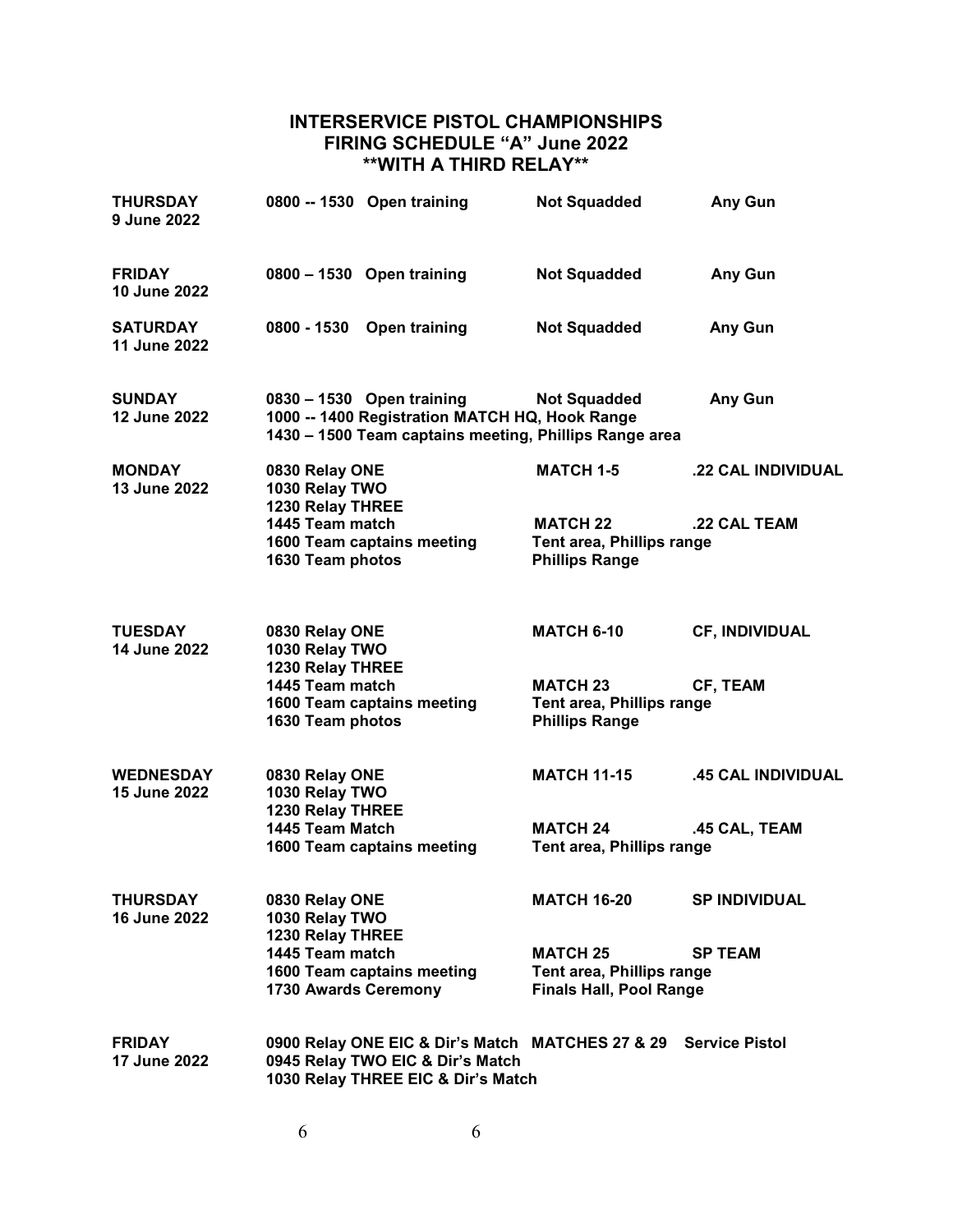# **INTERSERVICE PISTOL CHAMPIONSHIPS FIRING SCHEDULE "B" June 2022 \*\*WITHOUT A THIRD RELAY\*\***

| THURSDAY<br>9 June 2022              |                                                                                     | 0800 -- 1530 Open training                                                                                                            | <b>Not Squadded</b>                                                                   | Any Gun                                                                                          |
|--------------------------------------|-------------------------------------------------------------------------------------|---------------------------------------------------------------------------------------------------------------------------------------|---------------------------------------------------------------------------------------|--------------------------------------------------------------------------------------------------|
| <b>FRIDAY</b><br>10 June 2022        |                                                                                     | 0800 - 1530 Open training                                                                                                             | <b>Not Squadded</b>                                                                   | Any Gun                                                                                          |
| <b>SATURDAY</b><br>11 June 2022      | 0800 - 1530                                                                         | Open training                                                                                                                         | <b>Not Squadded</b>                                                                   | Any Gun                                                                                          |
| <b>SUNDAY</b><br><b>12 June 2022</b> |                                                                                     | 0830 - 1530 Open Training<br>1000 -- 1400 Registration MATCH HQ, Hook Range<br>1430 - 1500 Team captains meeting, Phillips Range area | <b>Not Squadded</b>                                                                   | Any Gun                                                                                          |
| <b>MONDAY</b><br>13 June 2022        | 0830 Relay ONE                                                                      |                                                                                                                                       | <b>MATCH 1-5</b>                                                                      | .22 CAL INDIVIDUAL                                                                               |
|                                      | 1030 Relay TWO<br>1245 Team match<br>1445 Team captains meeting<br>1515 Team photos |                                                                                                                                       | <b>MATCH 22</b><br>.22 CAL TEAM<br>Tent area, Phillips range<br><b>Phillips Range</b> |                                                                                                  |
| <b>TUESDAY</b><br>14 June 2022       | 0830 Relay ONE<br>1030 Relay TWO                                                    |                                                                                                                                       | <b>MATCH 6-10</b>                                                                     | <b>CF, INDIVIDUAL</b>                                                                            |
|                                      | 1245 Team match<br>1515 Team photos                                                 | 1445 Team captains meeting                                                                                                            | <b>MATCH 23</b><br>Tent area, Phillips range<br><b>Phillips Range</b>                 | CF, TEAM                                                                                         |
| <b>WEDNESDAY</b><br>15 June 2022     | 0830 Relay ONE<br>1030 Relay TWO                                                    |                                                                                                                                       | <b>MATCH 11-15</b>                                                                    | .45 CAL INDIVIDUAL                                                                               |
|                                      |                                                                                     | 1245 Team Match<br>1445 Team captains meeting                                                                                         |                                                                                       | <b>MATCH 24</b><br>.45 CAL, TEAM<br>Tent area, Phillips range                                    |
| THURSDAY<br><b>16 June 2022</b>      | 0830 Relay ONE<br>1030 Relay TWO                                                    |                                                                                                                                       | <b>MATCH 16-20</b>                                                                    | <b>SP INDIVIDUAL</b>                                                                             |
|                                      |                                                                                     | 1245 Team match<br>1445 Team captains meeting<br><b>1630 Awards Ceremony</b>                                                          |                                                                                       | <b>MATCH 25</b><br><b>SP TEAM</b><br>Tent area, Phillips range<br><b>Finals Hall, Pool Range</b> |
| <b>FRIDAY</b><br>17 June 2022        |                                                                                     | 0900 Relay ONE EIC & Dir's Match<br>0945 Relay TWO EIC & Dir's Match                                                                  | Match's 27 & 29                                                                       | <b>Service Pistol</b>                                                                            |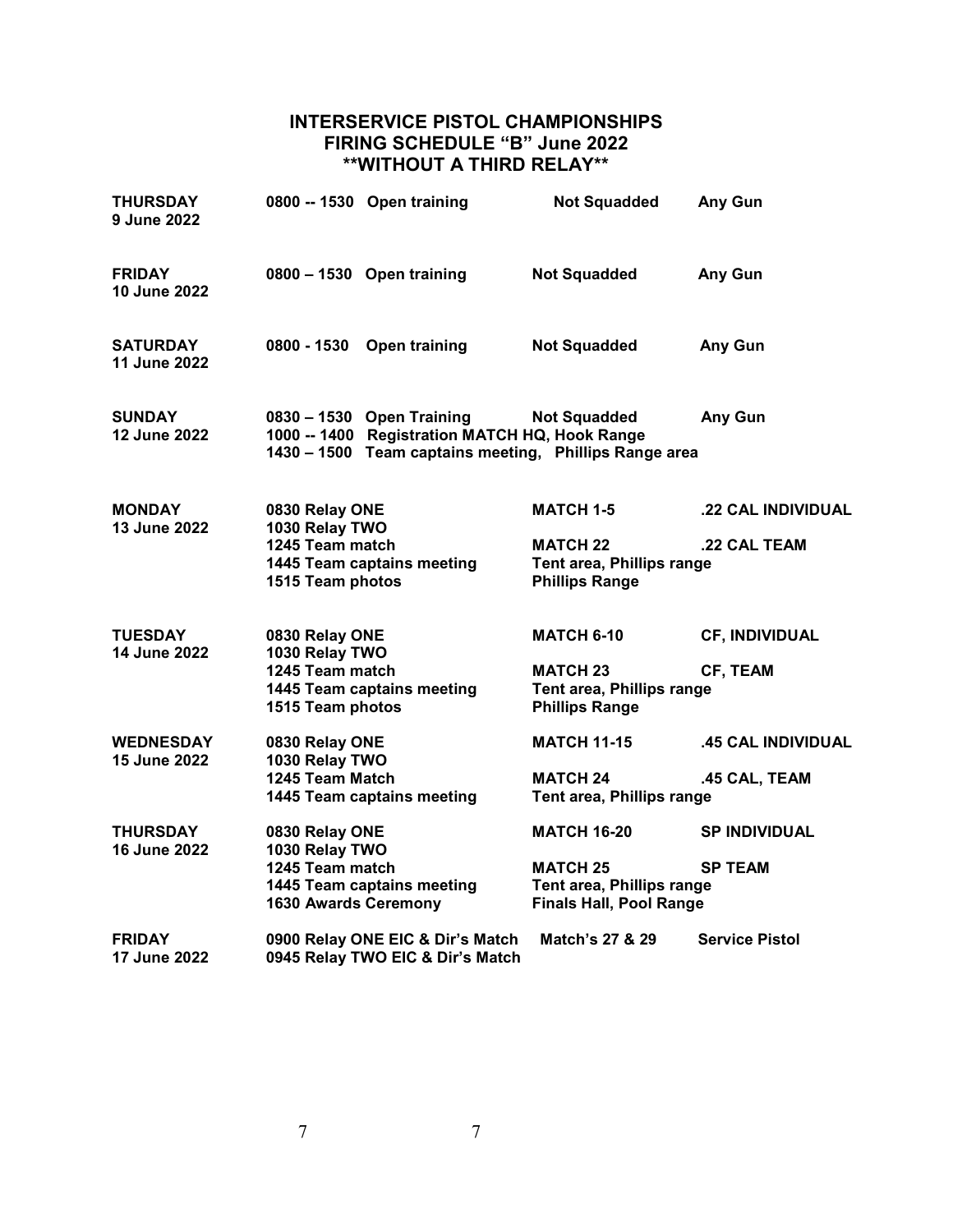# **INTERSERVICE PISTOL MATCH RECORDS INDIVIDUAL 22 CALIBER**

# **MATCH #**

| 1. 22 Cal. 20 Shots Slow Fire, 50 Yards<br><b>MATCH RECORD: E. L. Teague, USAF</b>                                                                          | 198-12X (1967)                                     |
|-------------------------------------------------------------------------------------------------------------------------------------------------------------|----------------------------------------------------|
| 2. 22 Cal. National Match Course, 25 & 50 Yards<br><b>MATCH RECORD: SSG James Henderson, USA</b>                                                            | 300-19X (2009)                                     |
| 3. 22 Cal. 20 Shots, Timed Fire, 25 Yards<br>MATCH RECORD: SFC Joseph Pascarella, ARNG<br><b>SSG James Henderson, USA</b><br><b>SFC Michael Gasser, USA</b> | 200-19X (1980)<br>200-19X (2007)<br>200-19X (2017) |
| 4. 22 Cal. 20 Shots, Rapid Fire, 25 Yards<br><b>MATCH RECORD: MSG Eric Buljung, USAR</b>                                                                    | 200-19X (1986)                                     |
| 5. 22 Cal. Individual Championship<br>Aggregate of Matches 1, 2, 3 and 4<br><b>MATCH RECORD: SSG James Henderson, USA</b>                                   | 897-61X (2009)                                     |
| <b>INDIVIDUAL CENTER FIRE</b>                                                                                                                               |                                                    |
|                                                                                                                                                             |                                                    |
| <b>MATCH#</b>                                                                                                                                               |                                                    |
| 6. CF 20 Shots Slow Fire, 50 Yards<br>MATCH RECORD: SFC H. L. Anderson, USA                                                                                 | 199-10X (1975)                                     |
| 7. CF National Match Course, 50 & 25 Yards<br>MATCH RECORD: SFC James Henderson, USA                                                                        | 300-18X (2012)                                     |
| 8. CF 20 Shots Timed Fire, 25 Yards<br><b>MATCH RECORD: D. L. Hamilton, USN</b>                                                                             | 200-19X (1969)                                     |
| 9. CF 20 Shots Rapid Fire, 25 Yards<br><b>MATCH RECORD: R. E. Whitacre, USA</b>                                                                             | 200-17X (1968)                                     |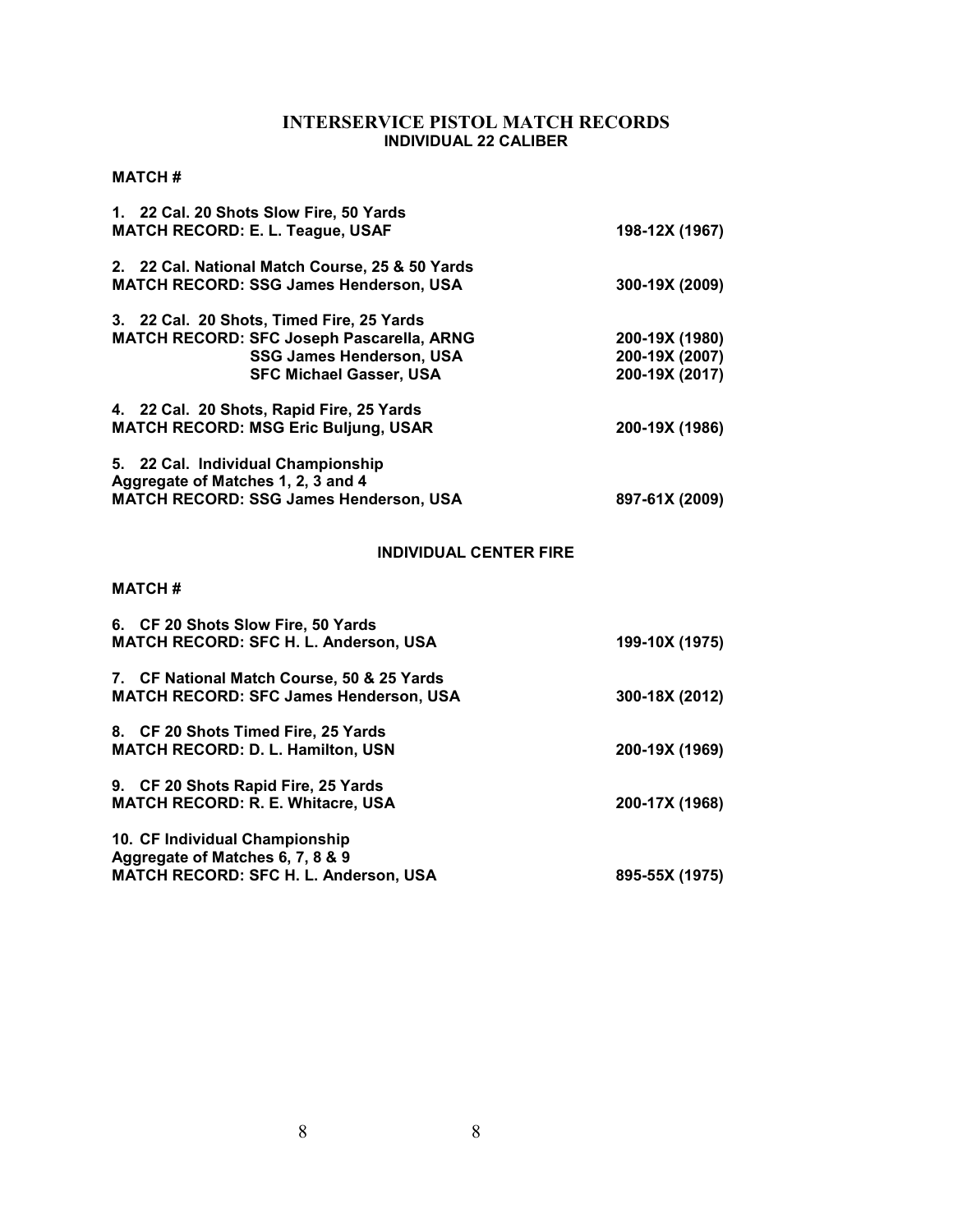# **INDIVIDUAL 45 CALIBER**

### **MATCH #**

| 11. 45 Cal. 20 Shots Slow Fire, 50 Yards<br>MATCH RECORD: SFC H. L. Anderson, USA                                                                                 | 199-10X (1974)                                     |
|-------------------------------------------------------------------------------------------------------------------------------------------------------------------|----------------------------------------------------|
| 12. 45 Cal. National Match Course, 25 & 50 Yards<br><b>MATCH RECORD: MSG Ricardo Rodriquez, USMC</b><br><b>MSG Steve Reiter, USAR</b><br>SSG James Henderson, USA | 299-18X (1986)<br>299-18X (1991)<br>299-18X (2009) |
| 13. 45 Cal. 20 Shots Timed Fire, 25 Yards<br><b>MATCH RECORD: SFC Patrick Franks, USA</b>                                                                         | 200-19X (2017)                                     |
| 14. 45 Cal. 20 Shots Rapid Fire, 25 Yards<br><b>MATCH RECORD: MSG Roger Willis, USA</b>                                                                           | 200-16X (1986)                                     |
| 15. 45 Cal. Individual Championship<br>Aggregate of Matches 11, 12, 13 & 14<br><b>MATCH RECORD: GYSGT Brian H. Zins, USMC</b>                                     | 893-51X (2002)                                     |
| 28. NRA 2700 Aggregate Match<br>Aggregate of Matches 5, 10 & 15<br>MATCH RECORD: SFC H. L. Anderson, USA                                                          | 2680-159X (1974)                                   |
| <b>INDIVIDUAL SERVICE PISTOL</b>                                                                                                                                  |                                                    |
| <b>MATCH#</b>                                                                                                                                                     |                                                    |
| 16. Service Pistol 20 Shots Slow Fire, 50 Yards<br>MATCH RECORD: SSG Robert S. Park II, USA                                                                       | 197-10X (2008)                                     |
| 17. Service Pistol National Match Course<br><b>MATCH RECORD: SSG James M. Henderson, USA</b>                                                                      | 297-17X (2008)                                     |
| 18. Service Pistol 20 Shots Timed Fire, 25 Yards<br><b>MATCH RECORD: MAJ Paul Hansen, USAR</b>                                                                    | 200-14X (1992)                                     |
| 19. Service Pistol 20 Shots Rapid Fire, 25 Yards<br>MATCH RECORD: SSG Robert S. Parks II, USA                                                                     | 199-15X (2008)                                     |
| 20. Service Pistol Individual Championship<br>Aggregate of Matches 16, 17, 18 & 19<br><b>MATCH RECORD: SSG John Ennis, USA</b>                                    | 884-37X (2012)                                     |
| 21. Interservice Individual Championship<br>Aggregate of Matches 5, 10, 15 & 20<br><b>MATCH RECORD: SSG James Henderson, USA</b>                                  | 3552-202X (2008)                                   |
| 27. Interservice Excellence In Competition<br><b>MATCH RECORD: E. W. Heugatter, USA</b>                                                                           | 295-15X                                            |
| 29. Directors match, National Match Course<br>MATCH RECORD: PFC Christopher Hudock, USA                                                                           | 295-12X (2016)                                     |